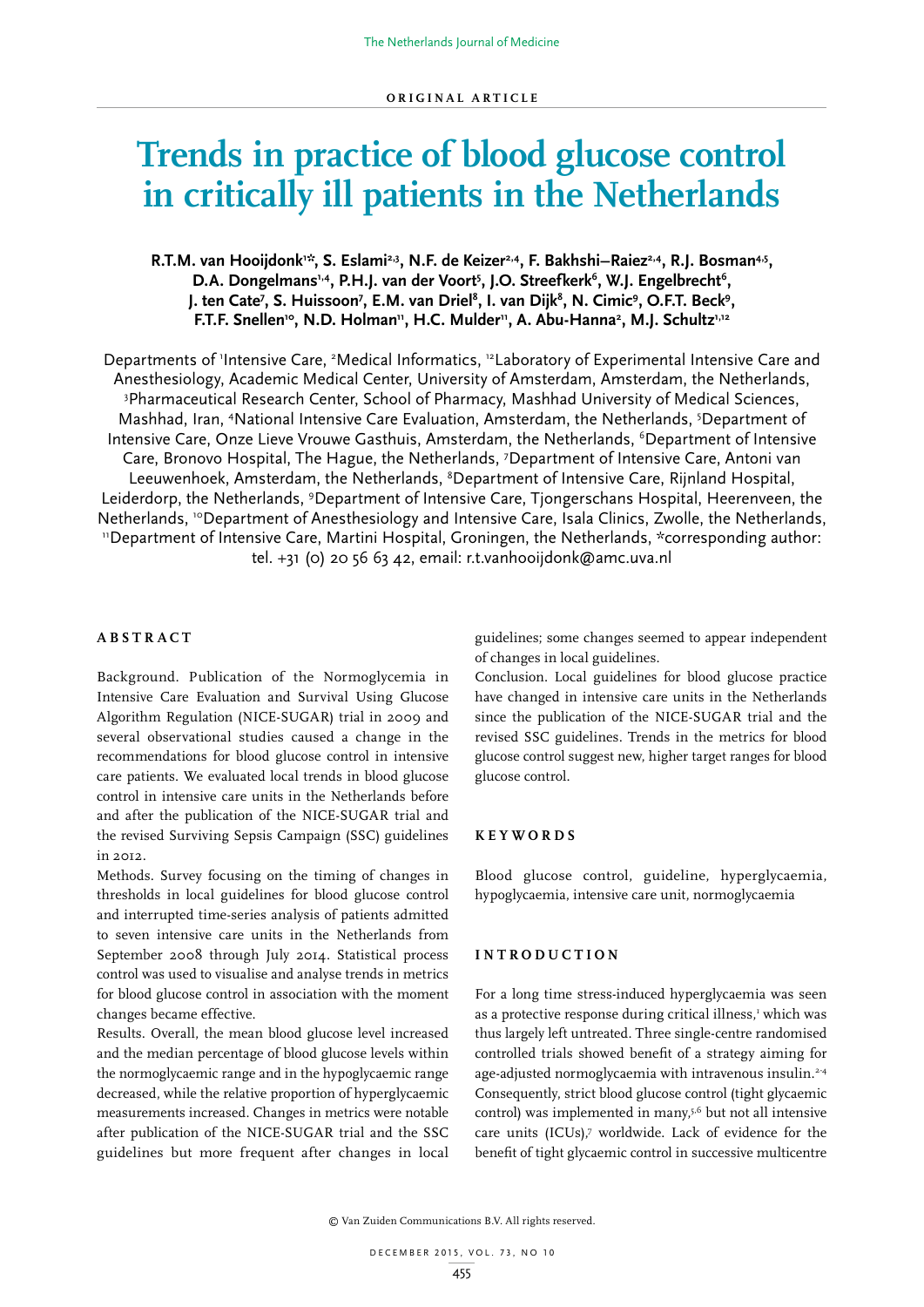randomised controlled trials8-12 abated enthusiasm for this strategy. This includes the large Normoglycaemia in Intensive Care Evaluation and Survival Using Glucose Algorithm Regulation (NICE-SUGAR) trial<sup>13</sup> which even suggested harm from tight glycaemic control. Also the finding that even mild hypoglycaemia is associated with a worse outcome of critically ill patients<sup>14-16</sup> changed the opinion about tight glycaemic control, as hypoglycaemia is a frequent side effect of this strategy.<sup>2-4,8-13</sup> Not surprisingly, major international guidelines for the management of critically ill patients changed their recommendations for blood glucose control.<sup>17,18</sup>

It is uncertain how and when ICUs in the Netherlands responded to the results from the NICE-SUGAR trial<sup>13</sup> and the recently changed recommendations regarding blood glucose management in the Surviving Sepsis Campaign (SSC) guidelines of  $2OI2.^{17}$  It is even more uncertain whether eventual changes in local guidelines for blood glucose control truly affected the practice of blood glucose management. Therefore, we studied ICUs in the Netherlands for changes in their guidelines for and practice of blood glucose management, from the year before publication of the NICE-SUGAR trial until the year after publication of the latest version of the SSC guidelines. We hypothesised that both publications resulted in new, higher target ranges for blood glucose control in ICUs in the Netherlands.

# **MATERIALS AND METHODS**

We surveyed ICUs in the Netherlands for changes in their local guidelines for blood glucose management and retrospectively calculated frequently used metrics for blood glucose control from blood glucose datasets available at the National Intensive Care Evaluation registry.19 The employees of the National Intensive Care Evaluation registry had neither a role in the design of the survey nor in the calculation of metrics for blood glucose control from the blood glucose datasets, but extracted the blood glucose data and summarised patient demographics to guarantee complete anonymity of the participating units. According to Dutch law there is neither a need for ethical approval nor for individual patient consent to collect and analyse data from registries like the National Intensive Care Evaluation registry if patientidentifying information is excluded (Medical Ethics Review Committee of the Academic Medical Center project number W15\_175).

## **Settings and participants**

All ICUs that provide blood glucose datasets for central registration in the National Intensive Care Evaluation registry were invited to participate in the survey. For the calculation of metrics for blood glucose control we

included all blood glucose data from patients admitted to the participating units. We only included critically ill adult patients. We excluded ICUs that did not respond precisely and completely to the survey and those that did not submit complete blood glucose datasets for the whole time frame. The time frame of interest was from September 2008 to July 2014, which included the publication of the NICE-SUGAR trial and the SSC guidelines.

#### **Survey**

To ensure clarity and consistency, members of our multicentre research group (DD, RB, MJS) assessed the survey for face and content validity before the final version was compounded and sent to the National Intensive Care Evaluation registry. The units received the survey through the National Intensive Care Evaluation registry via email with a link to an online questionnaire in November 2011. A reminder was sent within one month if there was no response. The survey was repeated once for the selected ICUs in May 2014, again through the registry via email, also with a reminder within one month. The survey was repeated to also include the data available after the publication of SSC guidelines.

The survey had two simple questions focusing on changes in the targeted blood glucose levels in the guideline for blood glucose management (*see Appendix*):

- Whether there had been a change in the local guideline regarding the blood glucose levels to target and if so, when this or these changes became effective, and
- The exact values of the blood glucose levels to target (i.e. the upper and lower limit of the blood glucose level), before and after any change.

#### **Metrics for blood glucose control**

A selection of units in the Netherlands submitted blood glucose datasets to the National Intensive Care Evaluation registry following strict and uniform definitions to ensure high quality of data.<sup>20</sup> These blood glucose datasets contained all blood glucose data generated by point-of-care devices at the bedside, or by central laboratory devices when samples are analysed centrally, and can be the level in arterial, venous, or capillary blood. The National Intensive Care Evaluation registry deleted extreme values (i.e.,  $\circ$  mg/dl and  $>$  1802 mg/dl; to convert mmol/l, multiply by 0.0555) and duplicates (41 extreme values and 7343 duplicates [0.5% of the blood glucose data]). If the data for a certain unit contained more than 5% of extreme values, that unit was deselected from participation.

We calculated the following frequently used metrics for blood glucose control<sup>21</sup>:

• Mean blood glucose level – the mean blood glucose level per patient summarised as median with interquartile range for the population;

Van Hooijdonk et al. Trends in practice of glucose control in the ICU.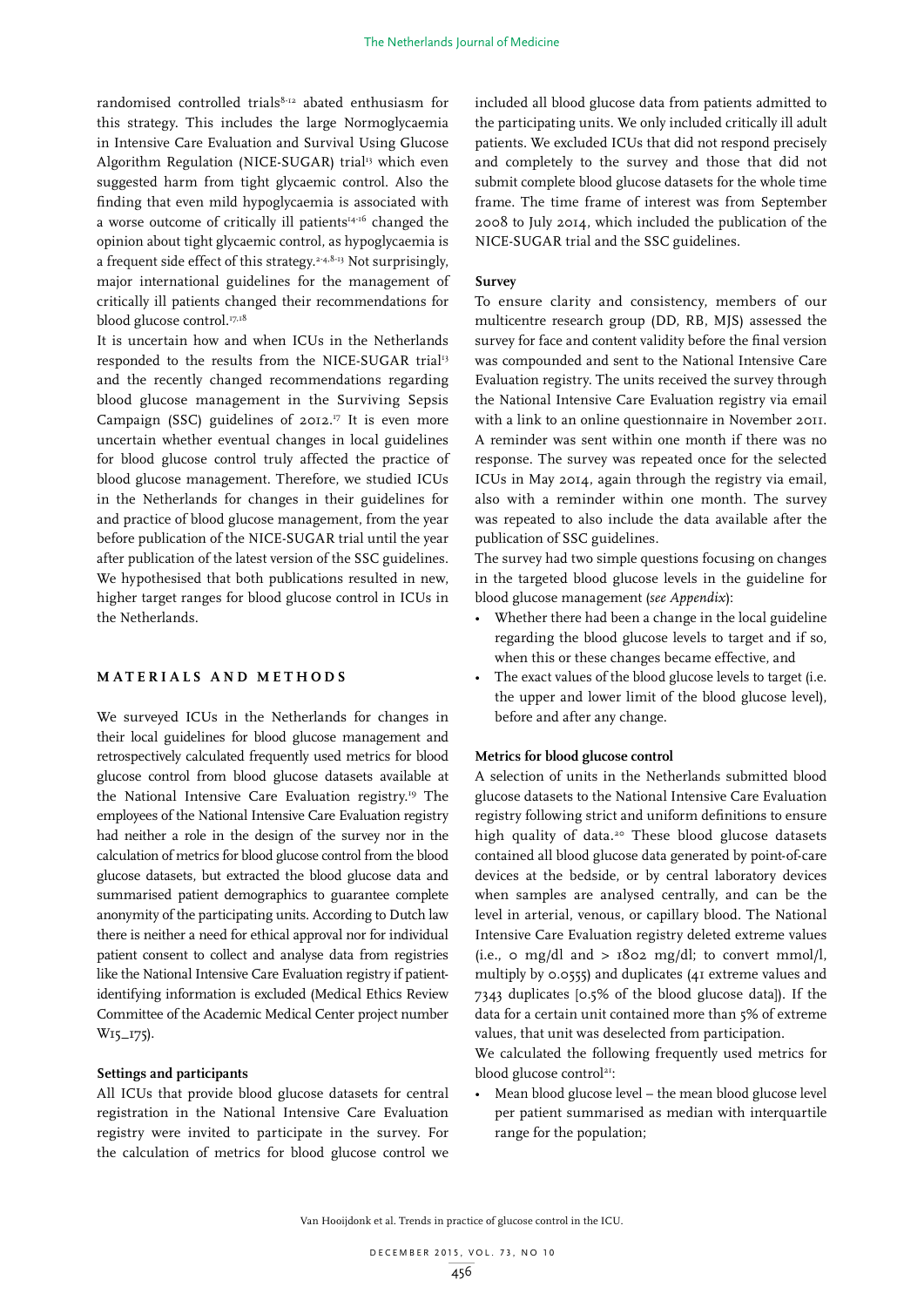- Percentage of normoglycaemic measurements number of measurements between 80-110 mg/dl and between 110-144 mg/dl divided by the total number of blood glucose measurements x 100; and,
- Percentage of hypoglycaemic, severe hypoglycaemic, hyperglycaemic, and severe hyperglycaemic measurements – number of measurements < 80 mg/ dl, < 40 mg/dl > 144 mg/dl and > 180 mg/dl, divided by the total number of blood glucose measurements x 100.

## **Analysis**

Responses to the survey were collected through and anonymised by the National Intensive Care Evaluation registry, where the blood glucose datasets and the survey responses were labelled with meaningless codes allowing coupling of data without breaching the anonymity of the units.

Blood glucose metrics were calculated per individual ICU, and per admission category (i.e. surgical vs non-surgical patients). The main exposure variables were the dates of publication of the NICE-SUGAR trial (in March 2009) and the SSC guidelines (in January 2013). We considered these two publications to likely change clinical practice, or to trigger changes in the local guidelines for blood glucose management. Secondary exposures were changes in the local guideline for blood glucose management, revealed by the survey. Blood glucose metrics were summarised per period of exposure.

## **Statistical and SPC analysis**

Data were reported as means (SD) or medians [IQR] where appropriate. Demographic data were summarised for all ICUs together and per unit, with each ICU having a meaningless number only used for comparisons. Descriptive analyses were performed with R (version: 3.1.1; R Foundation for Statistical Computing, Vienna, Austria), with  $p < o.o$  representing significance.

We used statistical process control (SPC) analyses to graphically describe glucose measurements and identify changes in blood glucose control.21-23 One of the SPC tools is the control chart. A control chart is a graph of data over time with three lines: the centreline (reflecting the mean) and an upper and lower limit  $(\pm 3)$  sigma from the mean). When the data points are, without any special pattern, within the control limits then the process is 'in control' and stable. With control charts a differentiation could be made between common cause and special cause variation. A common cause variation is an inherent and hence expected variation of the process. A special cause variation is a variation that is not expected and is caused by an external factor (e.g. changes in the local guideline for blood glucose management). We were interested in detecting sustainable changes over time, and specifically changes that show a shift in the mean of a process. We

hence used the following common rule for detecting special cause variation: a 'run' of nine consecutive points (here each point reflects a complete 'month') on one side of the centreline. There are other rules for detecting other kinds of changes, such as isolated extreme points or local trends, but our chosen rule detects significant change in the mean over time, which was of interest to us. These nine consecutive points at one side of the centreline were used to recalculate the mean and control limits, which were extrapolated to subsequent months until a new significant change or until the end of the study period.24 Control charts were generated per ICU and per admission category group (i.e. surgical vs non-surgical patients).

## **RESULTS**

## **Demographics**

From 1 January 2008 to 30 June 2014, 49 ICUs sent blood glucose datasets to the National Intensive Care Evaluation registry. After excluding 32 units that could not provide the registry with a precise and complete response to the first survey, and after excluding ten units that provided blood glucose datasets that were either incomplete, or contained too many duplicate, extreme, or missing values, the final study population consisted of 44,767 patients admitted to seven ICUs (*table 1*). For the total group of patients we found that they were predominantly male, and most patients were admitted after surgery. Patient characteristics did not change over time. The units were all mixed medical-surgical units, four with a teaching affiliation. Also, the unit-level characteristics did not change over time.

#### **Changes in local guidelines for blood glucose management**

One unit reported no change in the blood glucose target levels (unit 1). One unit reported a change to a lower upper blood glucose target after publication of the SCC guidelines (unit 2), and one unit reported changes to raise the lower blood glucose targets on two occasions, once after publication of the NICE-SUGAR trial, and once after publication of the SCC guidelines (unit 6), with no change in upper blood glucose targets. In the other units, both the upper and lower blood glucose targets were changed at different time points. A detailed description of changes per unit including their timing is provided in *table 2*.

#### **Trends over time in metrics for blood glucose control**

An interrupted time-series analysis, with the publication of the NICE-SUGAR trial and the SSC guidelines as exposures, showed that the mean blood glucose level increased from 132 [121-146] mg/dl before publication of the NICE-SUGAR trial to 143 [129-159] mg/dl after publication of the SCC guidelines (*figure 1, upper panel*).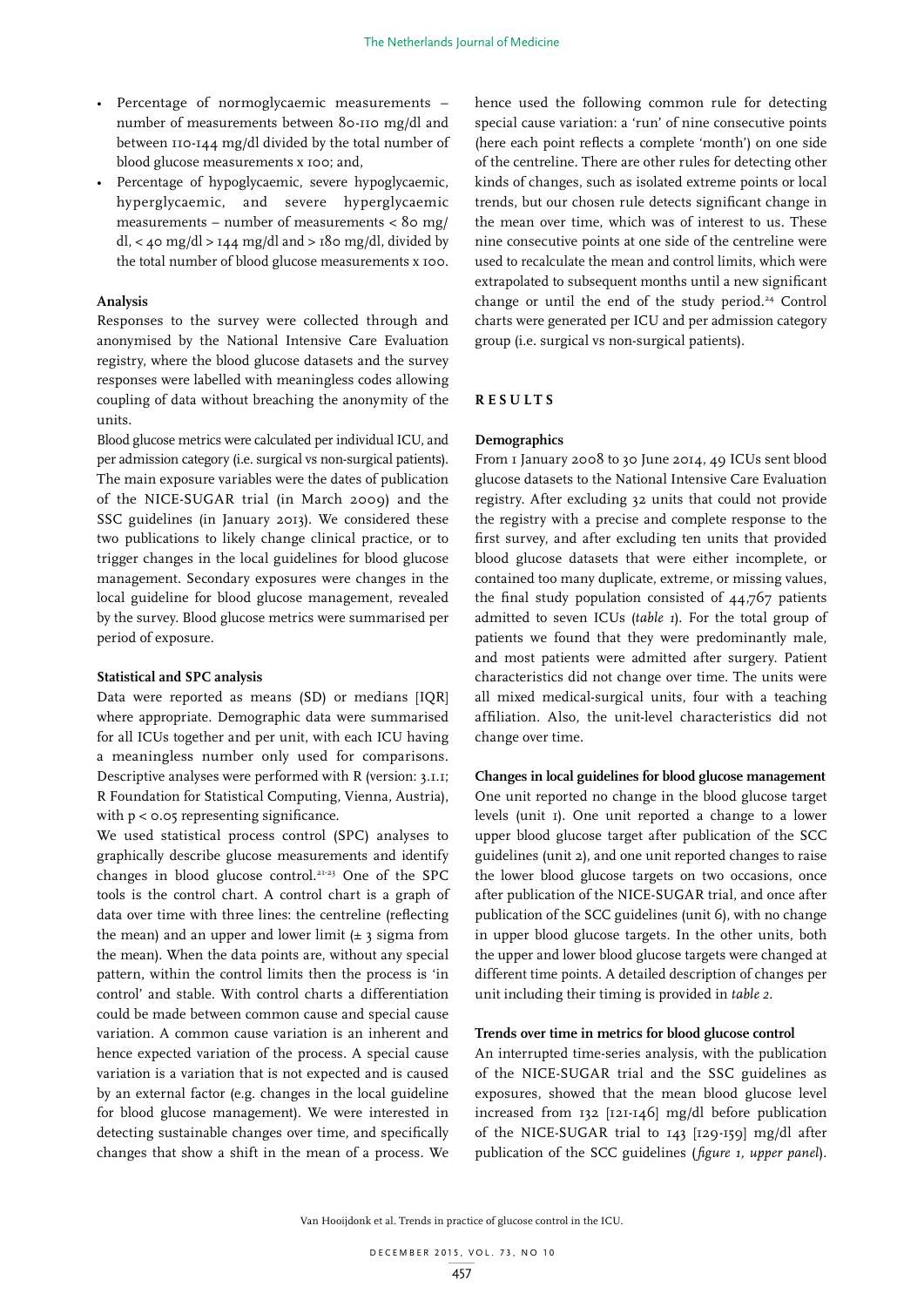| Table I. ICU and patient characteristics   |                  |                                                           |                                                                                      |                                                  |  |  |  |
|--------------------------------------------|------------------|-----------------------------------------------------------|--------------------------------------------------------------------------------------|--------------------------------------------------|--|--|--|
|                                            | <b>ICUs</b>      |                                                           |                                                                                      |                                                  |  |  |  |
| <b>ICU</b> characteristics                 | $N = 7$          |                                                           |                                                                                      |                                                  |  |  |  |
| Number of beds, median [IQR]               | $9 [7 - 21]$     |                                                           |                                                                                      |                                                  |  |  |  |
| Hospital, no (%)                           |                  |                                                           |                                                                                      |                                                  |  |  |  |
| - Academic                                 | I(14)            |                                                           |                                                                                      |                                                  |  |  |  |
| - Non-academic                             | 3(43)            |                                                           |                                                                                      |                                                  |  |  |  |
| - Non-academic non-training                | 3(43)            |                                                           |                                                                                      |                                                  |  |  |  |
| Percentage of admission type, median [IQR] |                  |                                                           |                                                                                      |                                                  |  |  |  |
| - Elective surgery                         | $4I[3I-56]$      |                                                           |                                                                                      |                                                  |  |  |  |
| - Emergency surgery                        | $15$ [ $11-24$ ] |                                                           |                                                                                      |                                                  |  |  |  |
| - Non-surgical                             | $36[32-42]$      |                                                           |                                                                                      |                                                  |  |  |  |
|                                            | All patients     | <b>Before publication</b><br>of the NICE-<br>SUGAR trial* | From publication of<br>NICE-SUGAR trial to<br>publication of the SSC<br>guidelines** | After publication<br>of the SSC<br>guidelines*** |  |  |  |
| Patients characteristics                   | $N = 44,353$     | $N = 6506$                                                | $N = 27,723$                                                                         | $N = 10,124$                                     |  |  |  |
| Age – years, median [IQR]                  | $66$ [57-75]     | $66$ [57-75]                                              | 66 [57-74]                                                                           | $66$ [57-75]                                     |  |  |  |
| Male gender                                | 63%              | 64%                                                       | 63%                                                                                  | 64%                                              |  |  |  |
| <b>Admission</b> diagnosis                 |                  |                                                           |                                                                                      |                                                  |  |  |  |
| - Elective surgical                        | 53%              | 51%                                                       | 53%                                                                                  | 52%                                              |  |  |  |
| - Emergency surgery                        | 12%              | 13%                                                       | 13%                                                                                  | 11%                                              |  |  |  |
| - Non-surgical                             | 35%              | 36%                                                       | 34%                                                                                  | 37%                                              |  |  |  |
| APACHE IV scores, median [IQR]             | $52 [38 - 72]$   | 5843.78                                                   | $5I^{37}$ <sup>71</sup>                                                              | 39.70                                            |  |  |  |
| Outcome                                    |                  |                                                           |                                                                                      |                                                  |  |  |  |
| - ICU LOS - days, median [IQR]             | $1.5$ [0.9-3.7]  | $1.9$ [0.9-4.0]                                           | $1.3$ [0.9–3.6]                                                                      | $1.6$ [0.9–3.7]                                  |  |  |  |
| - Hospital LOS - days, median [IQR]        | II [6-20]        | $II [7-23]$                                               | $II [7-20]$                                                                          | 10 [6-19]                                        |  |  |  |
| - ICU mortality                            | 8.2%             | 8.9%                                                      | 8.1%                                                                                 | 7.9%                                             |  |  |  |
| - Hospital mortality                       | 12%              | 13%                                                       | 12%                                                                                  | $11\%$                                           |  |  |  |

ICU = intensive care unit; IQR = interquartile range; LOS = length of stay; SSC = Surviving Sepsis Campaign. \*January 2008 until end of March 2009; \*\*April 2009 until end of January 2013, \*\*\*February 2013 until end of June 2014.

Furthermore, the relative proportions of hypoglycaemic and severe hypoglycaemic measurements decreased over time, while the relative proportion of hyperglycaemic and severe hyperglycaemic measurements increased. There were notable differences between ICUs: in some units no, or only modest changes were noted, while in other units large changes were seen in almost all metrics (*figure 1, upper panel*). In one unit the metrics moved in a direction other than expected based on the changes in the local guideline for blood glucose management (unit 6). An interrupted time-series analysis with changes in the local guideline as the exposures showed similar patterns (*figure 1, lower panel*); trends were not different for non-surgical and surgical patients (data not shown).

# **Date of change in local guideline for blood glucose management in relation to trends in metrics for blood glucose control**

The SPC charts showed an increase in hyperglycaemic measurements and a decrease in hypoglycaemic measurements in almost all ICUs (figure 2). The charts showed special cause variation shortly after the publications of the NICE-SUGAR trial and the SSC guidelines in some of the units (i.e. unit  $\phi$  and unit  $\zeta$ ), and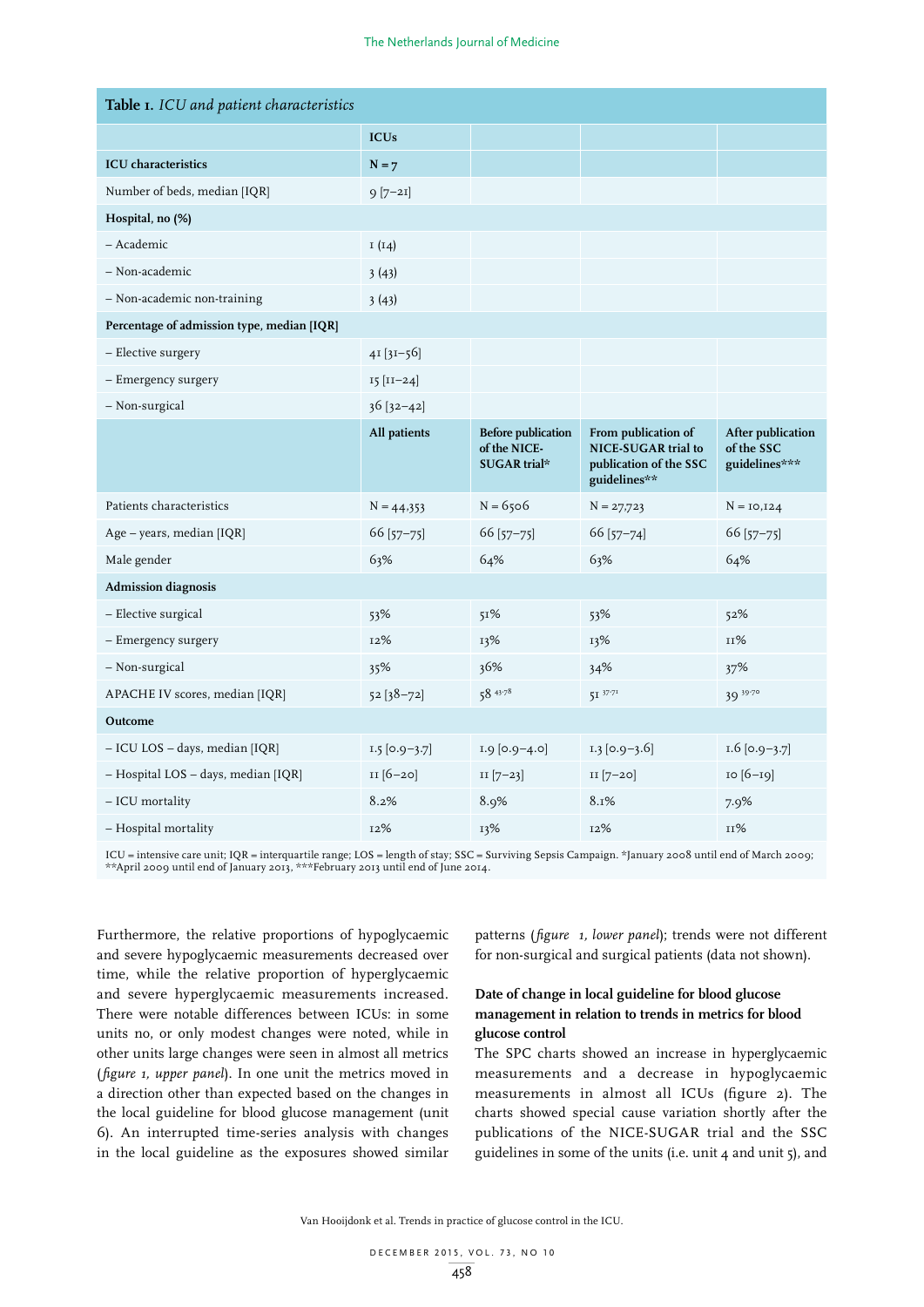| <b>Table 2.</b> Overview of survey results |                |                              |                     |  |  |
|--------------------------------------------|----------------|------------------------------|---------------------|--|--|
| Unit                                       | Date of change | Blood glucose target (mg/dl) |                     |  |  |
|                                            |                | Lower target                 | <b>Upper target</b> |  |  |
| $\mathbf I$                                |                | 90                           | 144                 |  |  |
| $\overline{a}$                             |                | 90                           | 144                 |  |  |
|                                            | Nov 2013       | 90                           | 141                 |  |  |
| $\overline{\mathbf{3}}$                    |                | 72                           | 126                 |  |  |
|                                            | May 2013       | 90                           | 180                 |  |  |
| $\overline{4}$                             |                | 72                           | 126                 |  |  |
|                                            | May 2009       | 90                           | 162                 |  |  |
|                                            | Dec 2012       | 108                          | 162                 |  |  |
| 5                                          |                | 80                           | IIO                 |  |  |
|                                            | Jul 2009       | 72                           | 144                 |  |  |
|                                            | May 2011       | 108                          | 144                 |  |  |
| 6                                          |                | 72                           | 144                 |  |  |
|                                            | Jan 2010       | 90                           | 144                 |  |  |
|                                            | Jan 2011       | 108                          | 144                 |  |  |
| 7                                          |                |                              | $I23$               |  |  |
|                                            | Oct 20II       | 8 <sub>I</sub>               | 162                 |  |  |
|                                            | Jan 2013       | 8 <sub>I</sub>               | 144                 |  |  |

**Table 2.** *Overview of survey results* 

also close to the moment a change was made in the local guideline for blood glucose management (i.e. in unit 4 and unit 5). In some units, a change in the local guideline was not followed by a special cause variation (i.e. unit 6), and some cases of special cause variation appeared spontaneously (i.e. seemed not to be related in time to the publications or changes in local guidelines (e.g. unit 1)). The SPC charts of non-surgical and surgical patients showed similar trends in metrics for blood glucose control (data not shown).

## **DISCUSSION**

In this study, we found that six out of seven ICUs in the Netherlands changed their local guideline for blood glucose management after publications of the NICE-SUGAR trial in 2009, $^{13}$  and the SSC guidelines in 2012.17 In five out of the six units that changed their guideline, the targeted upper and/or lower blood glucose levels were higher after these two publications, with notable differences between units. Changes in the local guidelines were associated with trends in metrics of blood glucose control: in general, the mean blood glucose levels modestly increased, and the relative proportions of hypoglycaemic and severe hypoglycaemic measurements decreased while the relative proportion of hyperglycaemic and severe hyperglycaemic measurements increased. There were differences between the units, but trends were comparable for surgical and non-surgical patients within units. To our knowledge, this is one of the first studies to investigate whether tight glycaemic control has been adopted, as recently suggested.<sup>25</sup> Our study provides useful insights into the way Dutch ICUs responded to new evidence, and how the practice of blood glucose control responds to changes in local guidelines. The findings of our study could also be important for those who plan intervention studies of blood glucose practice.

Studies reporting on trends in practice of blood glucose control in ICUs are scarce. In 2010, we ourselves found that tight glycaemic control was practised in nearly half of the ICUs in the Netherlands.<sup>5</sup> In New Zealand and Australia, however, only 10% of the units practised tight glycaemic control before publication of the NICE-SUGAR trial, and the practice of blood glucose control hardly changed after publication of that trial.7 Of note, many ICUs in New Zealand and Australia were involved in the NICE-SUGAR trial. Recently, trends in practice of blood glucose control in 113 units in the USA were reported.<sup>6</sup> That analysis, covering the years 2001 to 2012 and thus the time frames between and after the publication of all major trials of tight glucose control, showed a slow adoption of tight glucose control after the initial trial, but little to no adaptation after the last trial. The results of the present analysis are, at least in part, in line with these previous investigations. Although the local guidelines changed with regard to the upper and lower targets, the changes in several metrics of blood glucose control were modest, suggesting that there is no complete adaptation of this strategy in the Netherlands.

Our study differs from the previous studies on trends in practice of blood glucose in several ways. First, in contrast to the two studies from New Zealand and Australia<sup>7</sup> and the USA<sup>6</sup> in which only the highest and lowest blood glucose levels in the first 24 hours after admission to the ICU were used, we used all blood glucose data per patient to calculate the reported metrics for blood glucose control, which we think is more accurate.<sup>26</sup> Second, we report the results per unit, which not only allows comparisons between units, but also the trends in blood glucose management after a change in local guidelines. Third, we collected data until July 2014 and were thus able to determine the effects of publication of the SSC guidelines on local guidelines and the practice of blood glucose control. And finally, we used SPC charts that allow a principled approach to detection of changes and a better interpretation of how changes in the local guidelines affected the practice of blood glucose control. All this allows caregivers a better insight into what affects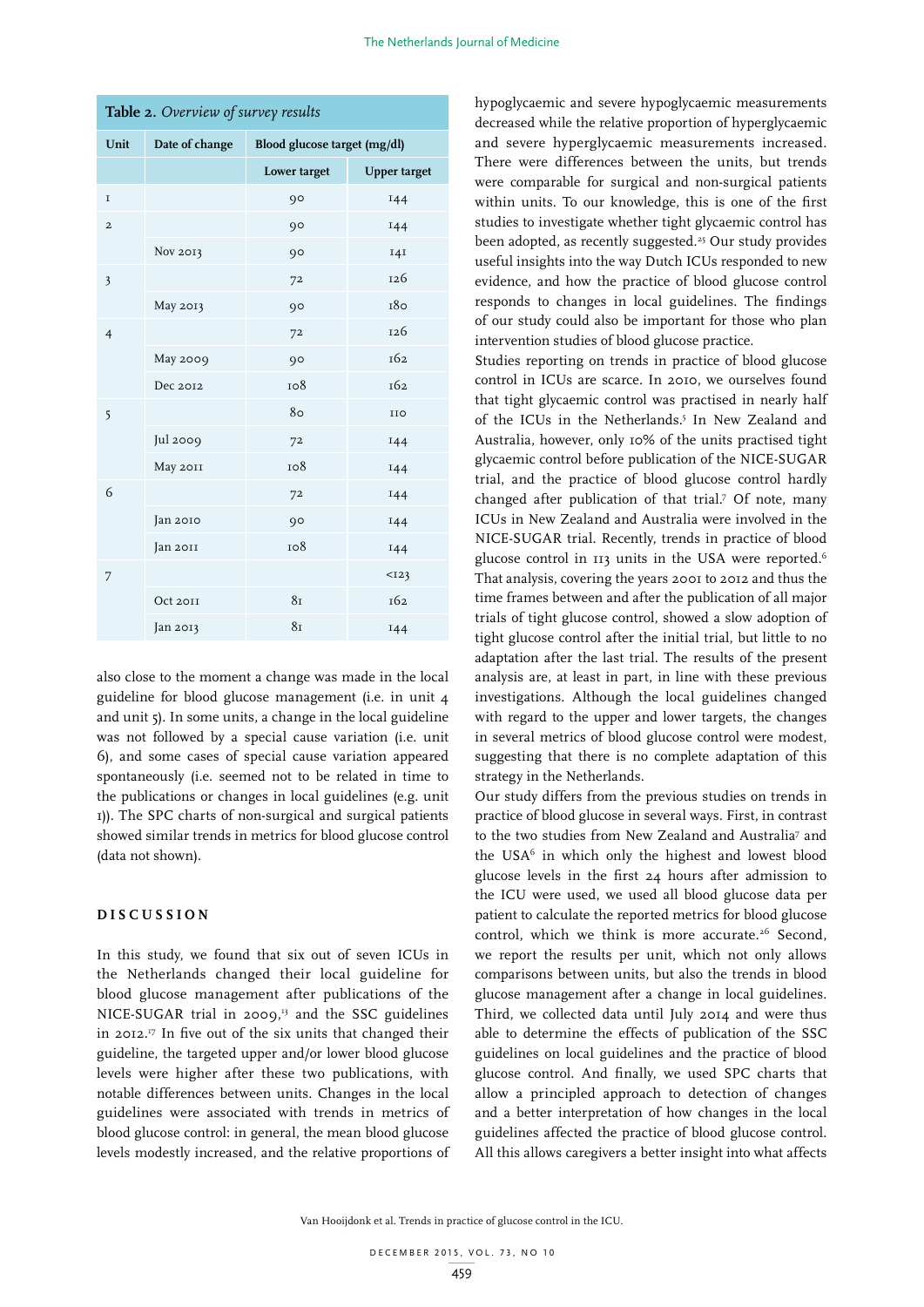**Figure 1.** *The upper panel shows metrics for blood glucose summarised per fixed period for all ICUs together and per unit. The fixed periods are before publication of the NICE-SUGAR trial (in black), from publication of NICE-SUGAR trial to publication of the Surviving Sepsis Campaign guidelines (in dark grey) and after publication of the Surviving Sepsis Campaign guidelines (in light grey)* 

*The lower panel shows metrics for blood glucose control per individual unit summarised per local guideline for blood glucose control. When a ICU changed its guideline a new period started. Per individual unit, for blood glucose control before (in black) and after successive changes in the local guideline for blood glucose control (in dark and light grey). Unit 1 did not change its guideline and is therefore not displayed in the lower panel*



the practice of blood glucose control, and when to check whether changes are truly effective.

One finding was that there were clear trends in metrics for blood glucose control that seemed independent of any change in the local guidelines for blood glucose; some trends even happened without a change in the guideline. This certainly means that practice of blood glucose control responds to other factors, such as other publications in the

literature, or changes in practice not reported in the survey, e.g. changes in nursing or medical staff and measurement techniques, use of computer-assisted algorithms, et cetera. It is also important to notice that ICUs in the Netherlands remain relatively tight in their practice of blood glucose management. Indeed, at the end of our study the median blood glucose levels in units in the Netherlands were still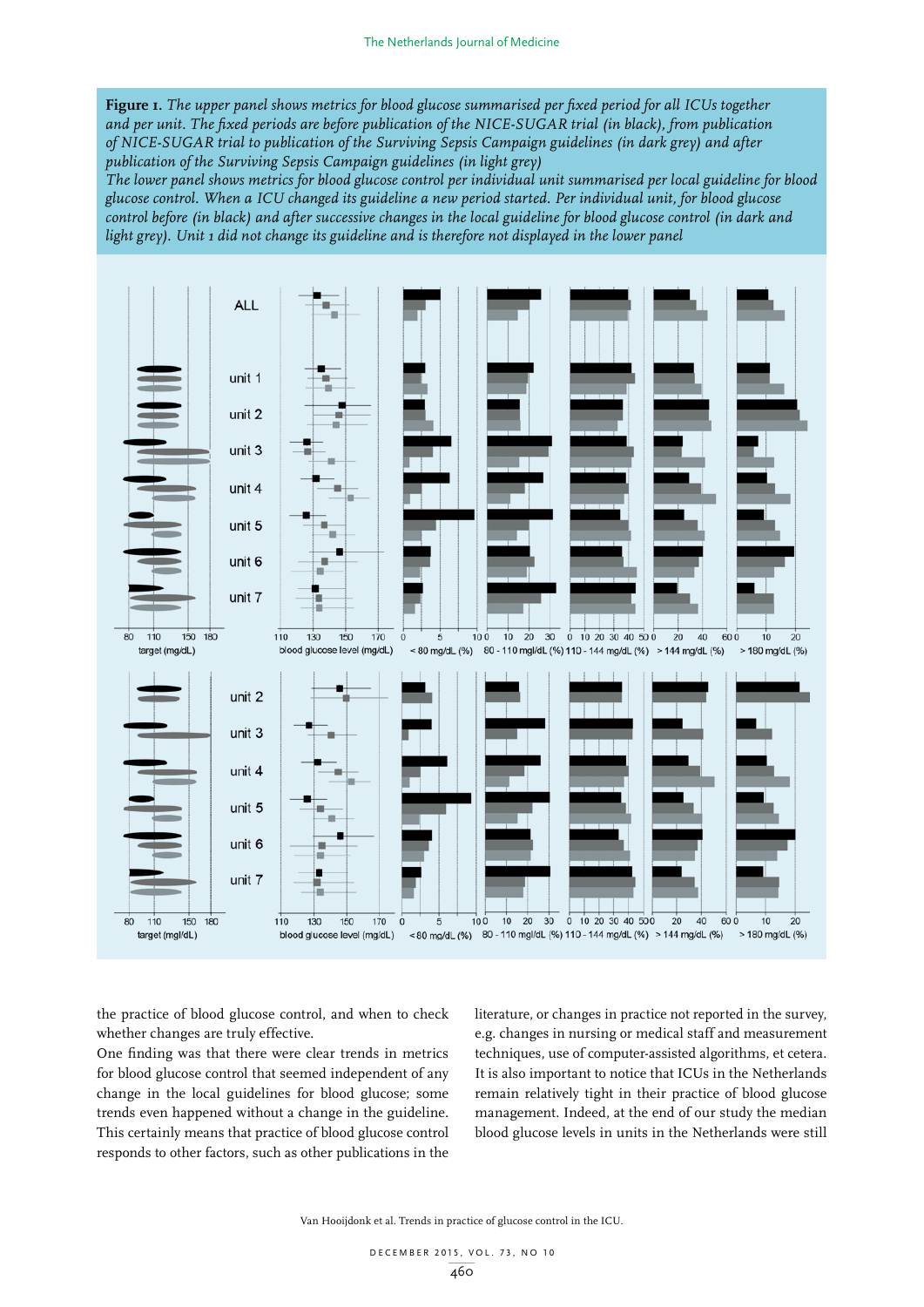**Figure 2.** *SPC analysis per unit, solid lines represent the moment of publication of the NICE-SUGAR trial and the moment of publication of the latest version of the Surviving Sepsis Campaign guidelines, dotted lines represent a change in the local guideline for blood glucose levels. Targets of the blood glucose levels of the local guidelines are presented in the bars below*

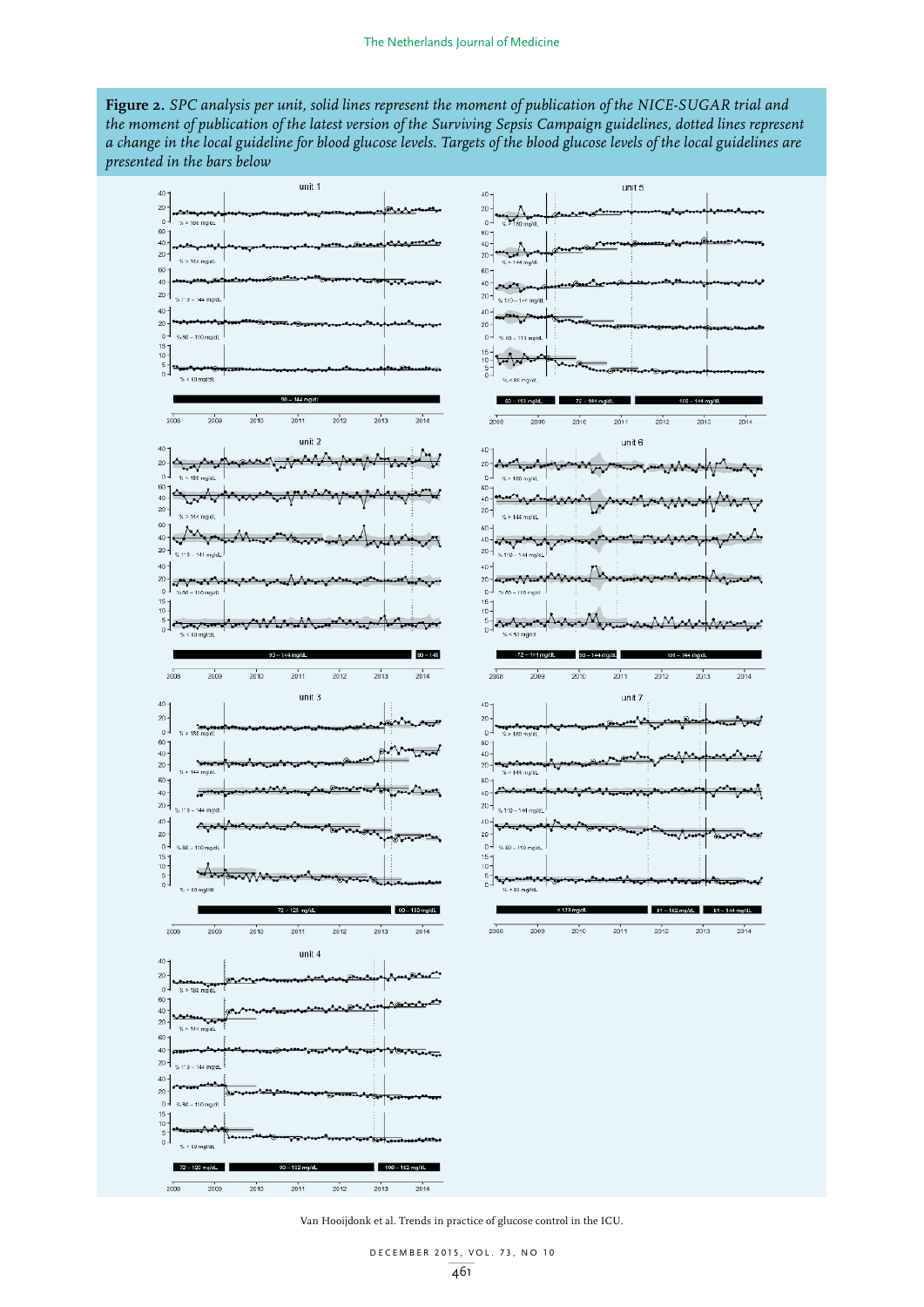lower than those reported in Australia and New Zealand<sup>7</sup> and the USA.6

While meta-analyses suggest that surgical patients could benefit more from tight glycaemic control than non-surgical patients,18,27,28 our study shows that blood glucose control is not different between these subgroups of patients in the ICUs in the Netherlands. This is in line with the abovementioned study from Australia and New Zealand.7 The literature also suggests that patients with a history of diabetes could benefit from blood glucose practice targeting higher blood glucose levels.<sup>16,29,30</sup> Unfortunately, we were not able to study data regarding the diabetic status of patients.

This study has several limitations. First, since we were interested in changes in the local guidelines and the association in time with trends in metrics of blood glucose control, we had to exclude many ICUs. This could have led to bias, as units that did not respond to the survey could have guidelines for blood glucose management that markedly differ from those that responded to the survey. Second, this is a retrospective study with data collected for quality enhancement purposes. Finally, we were not able to determine whether a blood glucose level came from an arterial or venous sample, and some measurements may have involved capillary blood, or which technique was used to measure the blood glucose level.

## **CONCLUSIONS**

Local guidelines for blood glucose practice have changed in ICUs in the Netherlands since the publication of the NICE-SUGAR trial and the new SSC guidelines. Trends in the metrics for blood glucose control, however, suggest only modest adoption of tight glycaemic control.

## **DISCLOSURES**

Roosmarijn T.M. van Hooijdonk reports consulting work for Medtronic Inc., GlySure Ltd and research support from Medtronic Inc and Optiscan Biomedical – all fees and financial supports were paid to the institution.

Marcus J. Schultz reports receiving consultant fees from Medtronic Inc., GlySure Ltd., Edwards Life Sciences and Roche Diagnostics and financial support from Medtronic Inc. and OptiScan Biomedical – all fees and financial supports were paid to the institution.

The other authors do not report any relevant disclosures. The NICE Foundation pays the Department of Medical Informatics to maintain, process and analyse data from the NICE registry. Ameen Abu-Hanna is head of the department of Medical Informatics. Nicolette F. de Keizer, Ferishta Bakhshi-Raiez, and Saeid Eslami are employees

of the department of Medical Informatics and work on the NICE registry.

Dave A. Dongelmans, Rob J. Bosman, Ingrid van Dijk and Nicolette F. de Keizer are members of the board of the NICE Foundation.

#### **REFERENCES**

- 1. Mizock BA. Alterations in carbohydrate metabolism during stress: a review of the literature. Am J Med. 1995;98:75-84.
- 2. Van den Berghe G, Wouters P, Weekers F, et al. Intensive insulin therapy in critically ill patients. N Engl J Med. 2001;345:1359-67.
- 3. Van den Berghe G, Wilmer A, Hermans G, et al. Intensive insulin therapy in the medical ICU. N Engl J Med. 2006;354:449-61.
- 4. Vlasselaers D, Milants I, Desmet L, et al. Intensive insulin therapy for patients in paediatric intensive care: a prospective, randomised controlled study. Lancet. 2009;373:547-56.
- 5. Schultz MJ, Binnekade JM, Harmsen RE, et al. Survey into blood glucose control in critically ill adult patients in the Netherlands. Neth J Med. 2010;68:77-83.
- 6. Niven DJ, Rubenfeld GD, Kramer A, Stelfox HT. Effect of Published Scientific Evidence on Glycemic Control in Adult Intensive Care Units. JAMA Intern Med. 2015;175:801-9.
- 7. Kaukonen K-M, Bailey M, Pilcher D, et al. Glycaemic control in Australia and New Zealand before and after the NICE-SUGAR trial: a translational study. Crit Care. 2013;17:R215.
- 8. Arabi YM, Dabbagh OC, Tamim HM, et al. Intensive vs conventional insulin therapy: a randomized controlled trial in medical and surgical critically ill patients. Crit Care Med. 2008;36:3190-7.
- 9. De La Rosa GDC, Donado JH, Restrepo AH, et al. Strict glycaemic control in patients hospitalised in a mixed medical and surgical intensive care unit: a randomised clinical trial. Crit Care. 2008;12:R120.
- 10. Annane D, Cariou A, Maxime V, et al. Corticosteroid treatment and intensive insulin therapy for septic shock in adults: a randomized controlled trial. JAMA. 2010;303:341-8.
- 11. Brunkhorst FM, Engel C, Bloos F, et al. Intensive insulin therapy and pentastarch resuscitation in severe sepsis. N Engl J Med. 2008;358:125-39.
- 12. Preiser J-C, Devos P, Ruiz-Santana S, et al. A prospective randomised multi-centre controlled trial on tight glucose control by intensive insulin therapy in adult intensive care units: the Glucontrol study. Intensive Care Med. 2009;35:1738-48.
- 13. Finfer S, Chittock DR, Su SY, et al. Intensive vs conventional glucose control in critically ill patients. N Engl J Med. 2009;360:1283-97.
- 14. Krinsley JS, Schultz MJ, Spronk PE, et al. Mild hypoglycaemia is independently associated with increased mortality in the critically ill. Crit Care. 2011;15:R173.
- 15. Finfer S, Liu B, Chittock DR, et al. Hypoglycemia and risk of death in critically ill patients. N Engl J Med. 2012;367:1108-18.
- 16. Sechterberger MK, Bosman RJ, Oudemans-van Straaten HM, et al. The effect of diabetes mellitus on the association between measures of glycaemic control and ICU mortality: a retrospective cohort study. Crit Care. 2013;17:R52.
- 17. Dellinger RP, Levy MM, Rhodes A, et al. Surviving Sepsis Campaign: international guidelines for management of severe sepsis and septic shock, 2012. Intensive Care Med. 2013;39:165-228.
- 18. Jacobi J, Bircher N, Krinsley J, et al. Guidelines for the use of an insulin infusion for the management of hyperglycaemia in critically ill patients. Crit Care Med. 2012;40:3251-76.
- 19. Dutch National Intensive Care Evaluation (NICE) foundation. Available at: http://www.stichting-http://www.stichting- nice.nl/aboutus.jsp.
- 20. Arts D, de Keizer N, Scheffer G-J, de Jonge E. Quality of data collected for severity of illness scores in the Dutch National Intensive Care Evaluation (NICE) registry. Intensive Care Med. 2002;28:656-9.